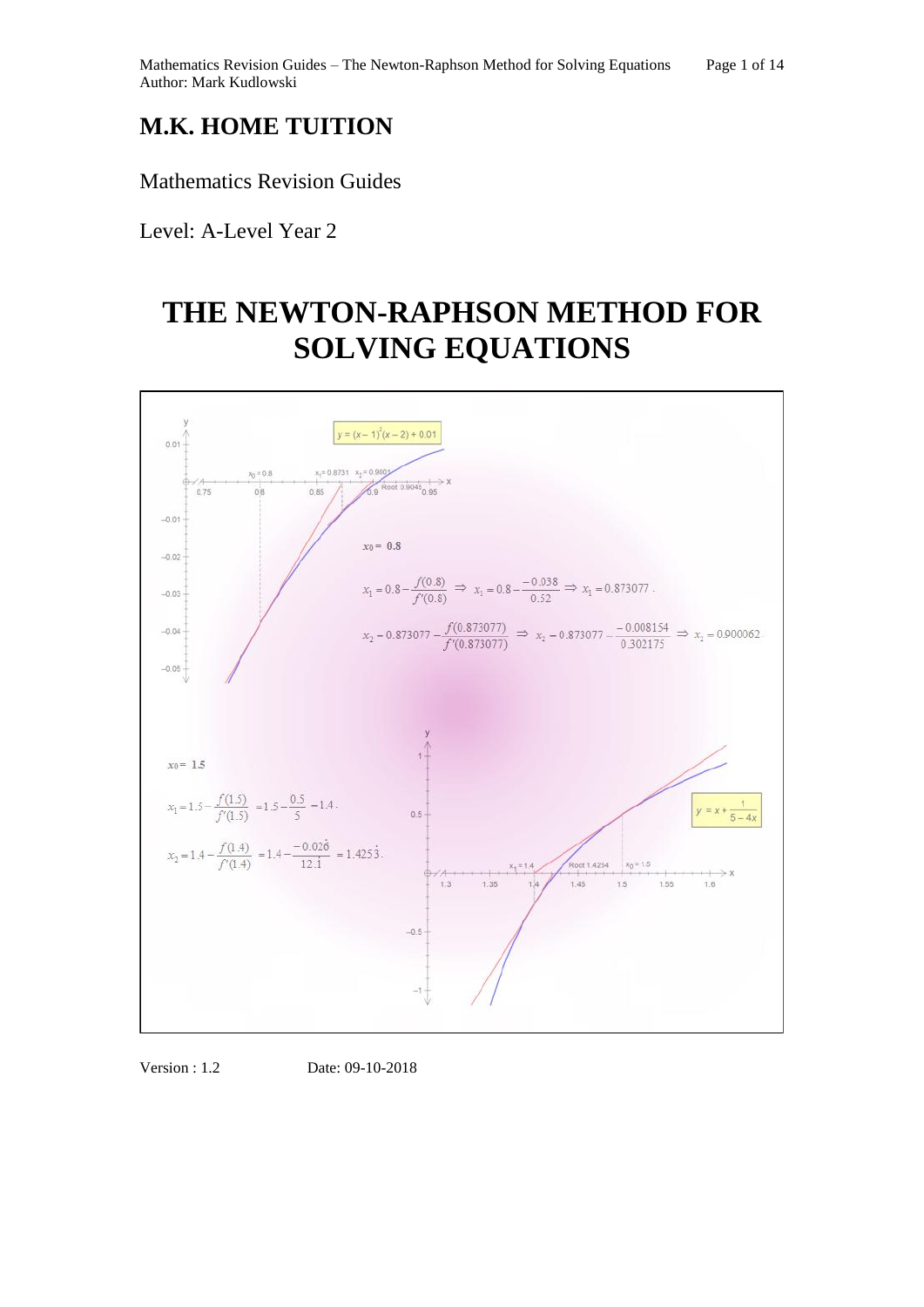#### **The Newton-Raphson method.**

This is another iterative method of finding roots of an equation.



Take the equation  $f(x) = 0$  with an unknown root  $\alpha$ , in other words  $f(\alpha) = 0$ .

We begin with an initial estimated value for the root, labelling it  $x_0$ . As can be seen on the graph, this estimate is not particularly close to the true root, but we can draw the tangent at the point  $(x_0, f(x_0))$ until it meets the *x*-axis at  $(x_1, 0)$  where  $x_1$  is a better approximation to the root.

If we draw another tangent to the curve, this time at  $(x_1, f(x_1))$ , then that tangent will meet the *x*-axis at  $(x_2, 0)$  - even closer to the root. We can then continue until we have the desired accuracy.

The original tangent to  $f(x)$  passes through the point  $(x_0, f(x_0))$  and its gradient is  $f'(x_0)$ .

Its equation is of the form *y* - *y*<sub>0</sub> = *m*(*x* - *x*<sub>0</sub>) where *y*<sub>0</sub> = *f*(*x*<sub>0</sub>) and *m* = *f'*(*x*<sub>0</sub>).

Thus *y* -  $f(x_0) = f'(x_0)(x - x_0)$ , and as  $y = 0$  at the root, we can rearrange the equation as  $f'(x_0)(x-x_0) = -f(x_0)$ 

Dividing both sides by 
$$
f'(x_0)
$$
 we have  $x - x_0 = -\frac{f(x_0)}{f'(x_0)}$ , and  $x = x_0 - \frac{f(x_0)}{f'(x_0)}$ .

This last result can be written as an iterative formula,  $x_{n+1} = x_n - \frac{\int (x - y_n)^2}{\int f'(x_n)}$  $(x_n)$ 1 *n n*  $f(x) = \frac{x_n - f'(x)}{f'(x)}$ *f x*  $x_{n+1} = x$  $x_{n+1} = x_{n} - \frac{f(x_{n})}{f'(x_{n})}$ .

#### This is the **Newton-Raphson method**.

The method usually converges quickly to the required root, but it might fail in exceptional cases, such as when  $f'(x)$  is close to zero or if there are discontinuities in the curve.

(On the occasions when the method fails, a better first approximation will usually give convergence.)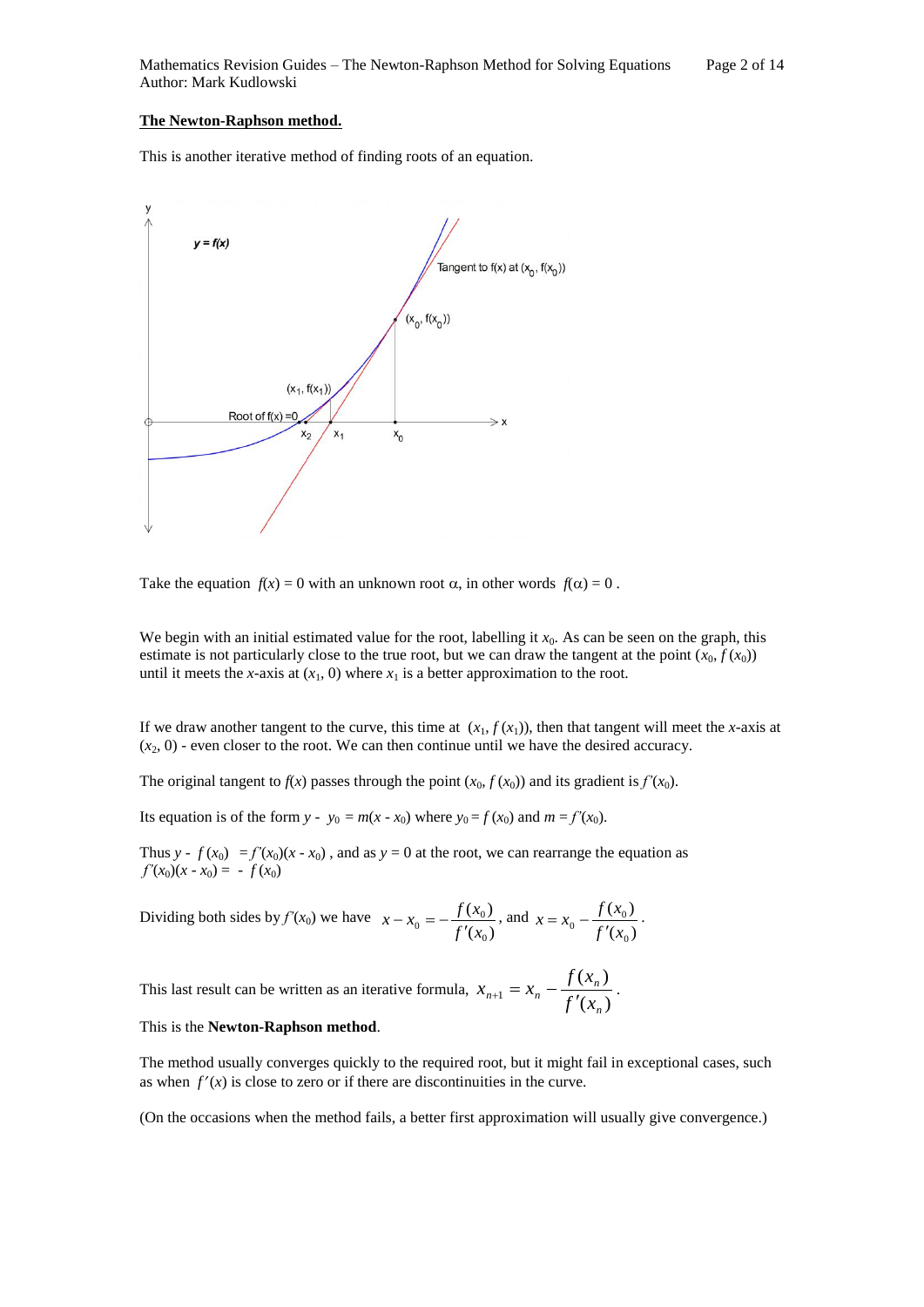Mathematics Revision Guides – The Newton-Raphson Method for Solving Equations Page 3 of 14 Author: Mark Kudlowski

**Example (1):** Find the root of  $e^x - x^2 - 3 = 0$ , using a starting value,  $x_0$ , of 2. Use three iterations of the Newton-Raphson method and give the result to 4 decimal places.

This equation has a root fairly close to 2. (See graph)

We need to differentiate the function first

$$
f(x) = ex - x2 - 3
$$
  
f'(x) = e<sup>x</sup> - 2x



Substituting for  $x_{0} = 2$ , we have

$$
x_1 = 2 - \frac{f(2)}{f'(2)}
$$
  
\n
$$
\Rightarrow x_1 = 2 - \frac{e^2 - 7}{e^2 - 4} \Rightarrow x_1 = 2 - \frac{0.389056}{3.389056} \Rightarrow x_1 = 1.885202.
$$



The diagram illustrates the method geometrically. By continuing the tangent to the curve until it meets the *x*-axis, we will have an improved estimate of the actual root – here it is  $x_1 = 1.8852$  to 4 d.p.

If we draw another tangent to the curve, this time at  $(x_1, f(x_1))$ , then that tangent will meet the *x*-axis even closer to the root.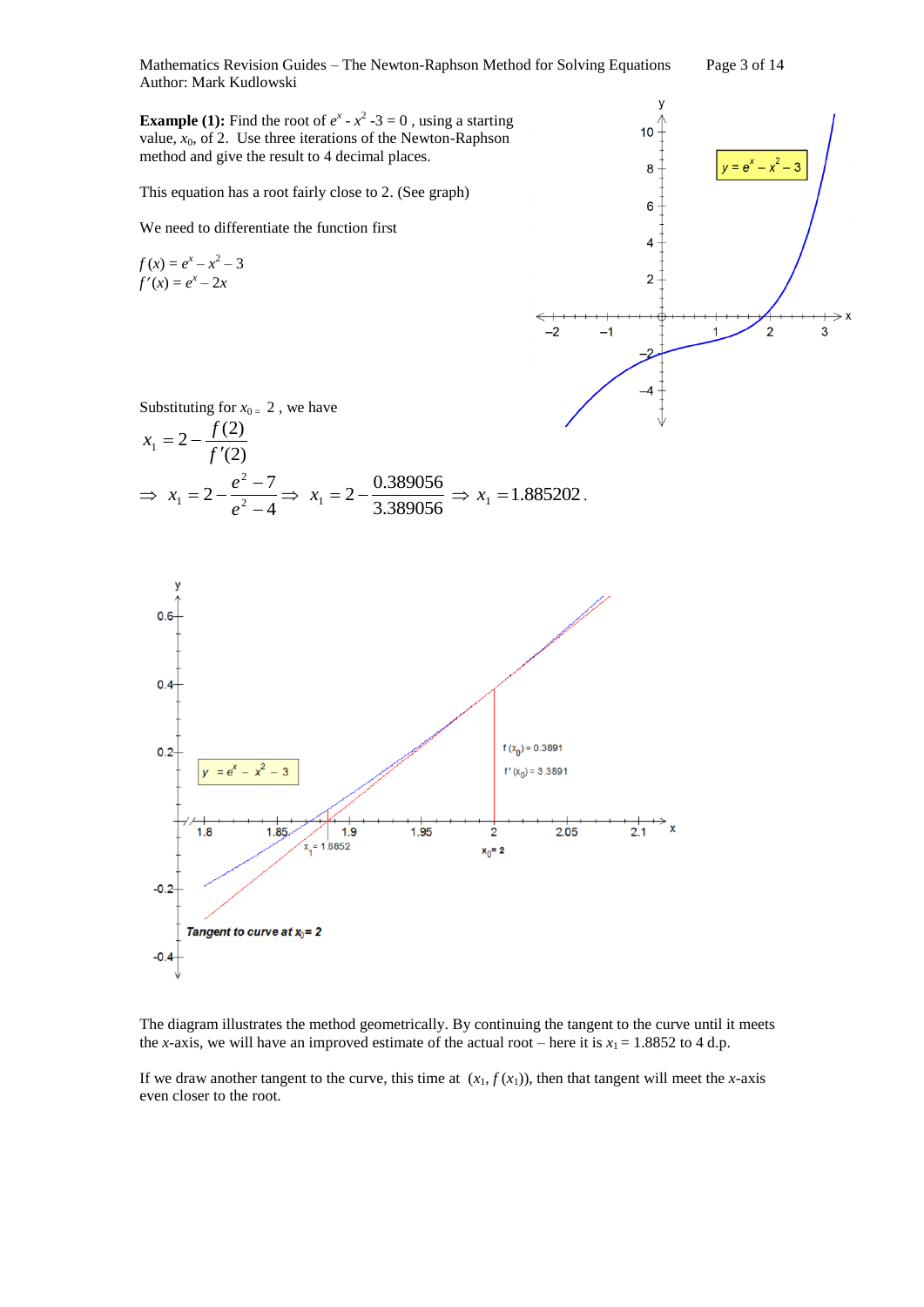We can then repeat the iterations as often as needed for the required accuracy..

Repeated iterations give

$$
x_2 = 1.885202 - \frac{f(1.885202)}{f'(1.885202)} \Rightarrow x_2 = 1.885202 - \frac{0.033699}{2.817282} \Rightarrow x_2 = 1.873241.
$$

$$
x_3 = 1.873241 - \frac{f(1.873241)}{f'(1.873241)} \implies x_3 = 1.873241 - \frac{0.000326}{2.762876} \implies x_3 = 1.873123.
$$

The root of the equation is 1.8731 to 4 decimal places.

(Since  $f(1.87305) = -0.0002$  and  $f(1.873123) = 0.000001$ , there is no danger of the result creeping down to 1.8730).

We use the *Ans* key on the calculator to perform the iterations rapidly.

 $f(x) = e^x - x^2 - 3$  and  $f'(x) = e^x - 2x$ , so we can work as

Key 
$$
2
$$
 and  $-\frac{2}{\pi}$ , then  $Ans - \left(\frac{e^{Ans} - Ans^2 - 3}{e^{Ans} - 2Ans}\right)$ , then repeat  $-\frac{2}{\pi}$  until the desired accuracy is reached.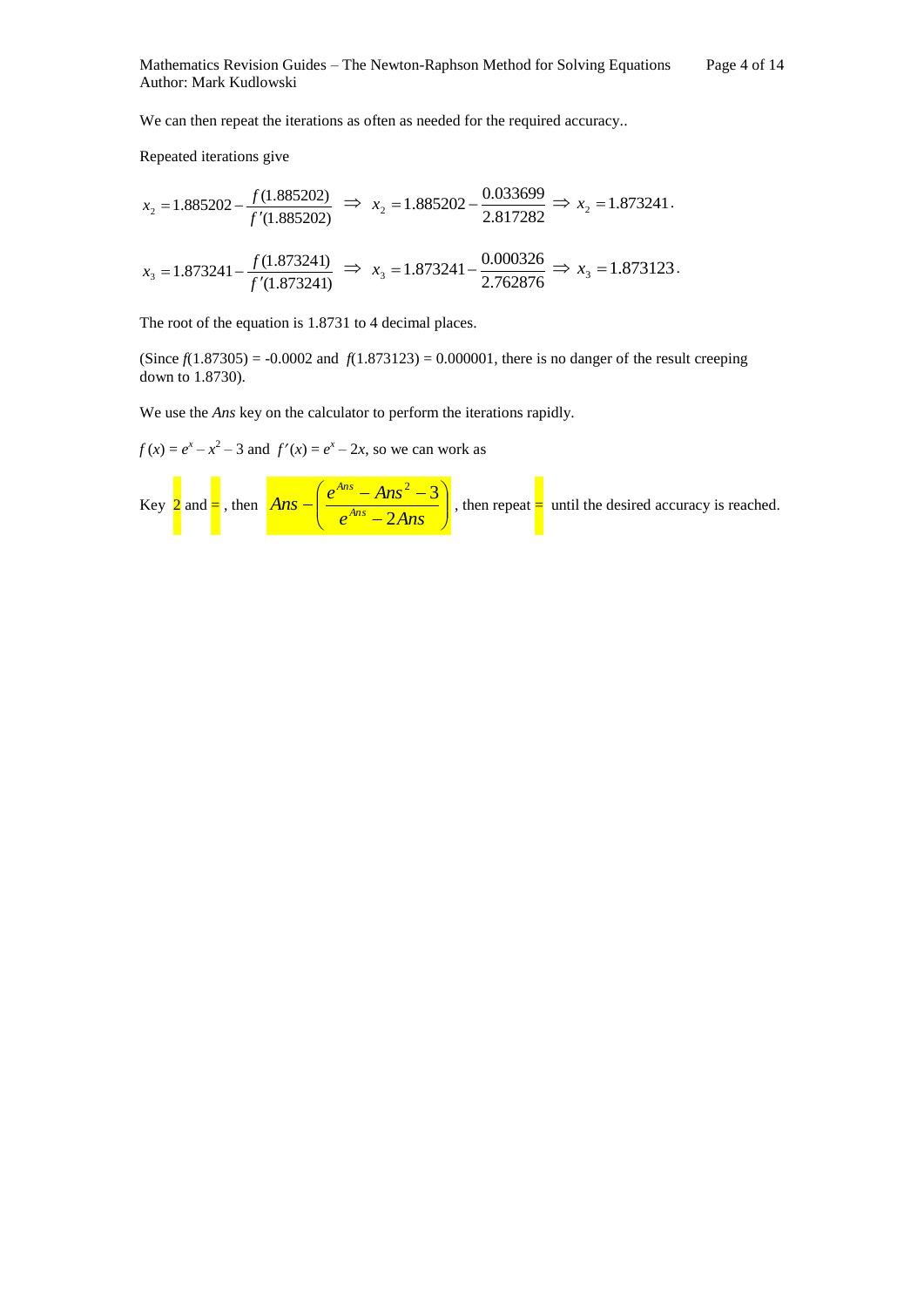Mathematics Revision Guides – The Newton-Raphson Method for Solving Equations Page 5 of 14 Author: Mark Kudlowski

> $\mathbf{y}$  $10$

> > $8 -$

6

 $\overline{4}$ 

 $2<sup>1</sup>$ 

 $-2$ 

 $\overline{1}$ 

 $y = y^3 - 4y^2 + 6y$ 

 $\overline{3}$ 

 $\overline{\mathbf{A}}$ 

 $\overline{2}$ 

**Example (2):** Use the Newton-Raphson method with three iterations to find to 4 decimal places the three roots of the equation  $x^3 - 4x^2 + 6 = 0$ .

Use starting values of *x* = -1.1, 1.6 and 3.5.

The derivative of  $f(x) = x^3 - 4x^2 + 6$  is  $f'(x) = 3x^2 - 8x$ .

$$
x_0 = -1.1
$$
  
Key :  $-1.1$  and  $=$ , then  $Ans - \left(\frac{Ans^3 - 4Ans^2 + 6}{3Ans^2 - 8Ans}\right)$ , then

 $=$  twice.

$$
x_1 = -1.1 - \frac{f(-1.1)}{f'(-1.1)} \implies x_1 = -1.1 - \frac{-0.171}{12.43}
$$
\n
$$
\implies x_1 = -1.086243.
$$
\n
$$
x_2 = -1.086243 - \frac{f(-1.086243)}{f'(-1.086243)} \implies x_2 = -1.086243 - \frac{-0.00138}{12.22971} \implies x_2 = -1.086130.
$$

The third iteration gives  $x_3 = -1.086130$ .

$$
x_0 = 1.6
$$
  
Key :  $1.6$  and  $1.6$ , then  $Ans - \left(\frac{Ans^3 - 4Ans^2 + 6}{3Ans^2 - 8Ans}\right)$ , then  $4ns - \left(\frac{Ans^3 - 4Ans^2 + 6}{3Ans^2 - 8Ans}\right)$ , then  $4ns - \left(\frac{33}{36}\right)$ , then  $4ns - \left(\frac{33}{36}\right)$ .

$$
x_1 = 1.6 - \frac{f(1.6)}{f'(1.6)} \implies x_1 = 1.6 - \frac{-0.144}{-5.12} \implies x_1 = 1.571875.
$$
  

$$
x_2 = 1.571875 - \frac{f(1.571875)}{f'(1.571875)} \implies x_2 = 1.571875 - \frac{0.000611}{-5.16263} \implies x_2 = 1.571993.
$$

The third iteration gives  $x_3 = 1.571993$ .

$$
x_0 = 3.5
$$
  
\nKey :  $3.5$  and  $=$ , then  $Ans - \left(\frac{Ans^3 - 4Ans^2 + 6}{3Ans^2 - 8Ans}\right)$ , then  $=$  twice.  
\n $x_1 = 3.5 - \frac{f(3.5)}{f'(3.5)} \implies x_1 = 3.5 - \frac{-0.125}{8.75} \implies x_1 = 3.514286$ .  
\n $x_2 = 3.514286 - \frac{f(3.514286)}{f'(3.514286)} \implies x_2 = 3.514286 - \frac{0.001329}{8.936327} \implies x_2 = 3.514137$ .

The third iteration gives  $x_3 = 3.514137$ .

:. The roots of  $x^3 - 4x^2 + 6 = 0$  are -1.0861, 1.5720 and 3.5141 to 4 decimal places.

In actual fact, the values are also correct to six places after the third iteration.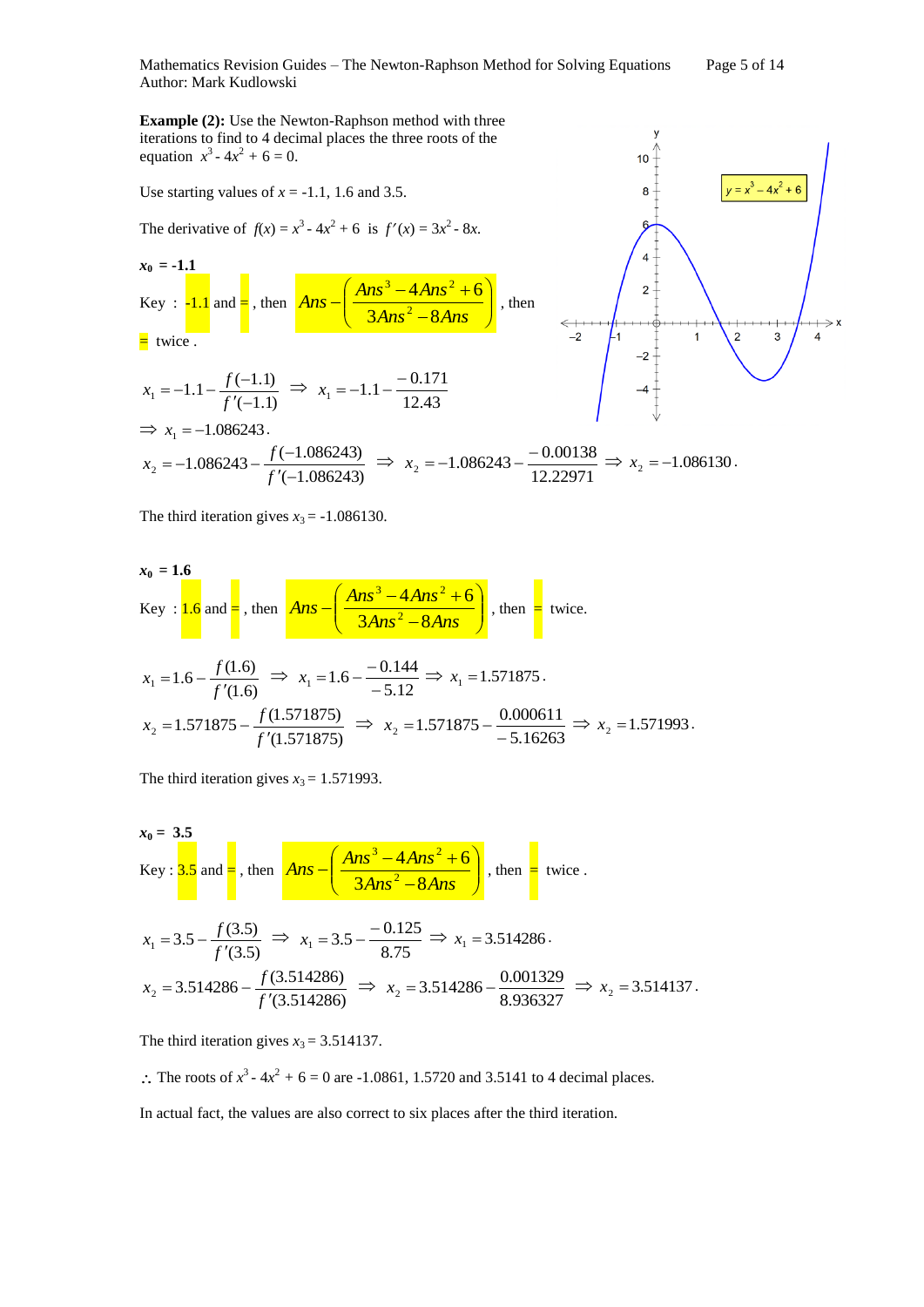Mathematics Revision Guides – The Newton-Raphson Method for Solving Equations Page 6 of 14 Author: Mark Kudlowski

**Example (3):** The equation of  $f(x) = x^3 - x^2 - 8 = 0$  has a single root between 2 and 3.

i) Use three iterations of the Newton-Raphson method and a starting value,  $x_0$ , of 2.5, to calculate this root to 4 decimal places.

ii) Use a suitable lower bounding value of *x* to show that the result in part i) is indeed correct to 4 decimal places



i) The derivative of  $f(x) = x^3 - x^2 - 8$  is  $f'(x) = 3x^2 - 2x$ .

$$
x_0 = 2.5
$$
  
\nKey:  $2.5$  and  $\frac{1}{5}$ , then  $\left( \frac{Ans^3 - Ans^2 - 8}{3Ans^2 - 2Ans} \right)$ , then  $\left( \frac{37.5}{34ns^2 - 24ns} \right)$ , then  $\left( \frac{37.5}{34ns^2 - 24ns} \right)$ , then  $\left( \frac{37.5}{34ns^2 - 24ns} \right)$ , then  $\left( \frac{37.5}{34ns^2 - 24ns} \right)$ , then  $\left( \frac{37.5}{34ns^2 - 24ns} \right)$ , then  $\left( \frac{37.5}{34ns^2 - 24ns} \right)$ , then  $\left( \frac{37.5}{34ns^2 - 24ns} \right)$ , then  $\left( \frac{37.5}{34ns^2 - 24ns} \right)$ , then  $\left( \frac{37.5}{34ns^2 - 24ns} \right)$ , then  $\left( \frac{37.5}{34ns^2 - 24ns} \right)$ , then  $\left( \frac{37.5}{34ns^2 - 24ns} \right)$ , then  $\left( \frac{37.5}{34ns^2 - 24ns} \right)$ , then  $\left( \frac{37.5}{34ns^2 - 24ns} \right)$ , then  $\left( \frac{37.5}{34ns^2 - 24ns} \right)$ , then  $\left( \frac{37.5}{34ns^2 - 24ns} \right)$ , then  $\left( \frac{37.5}{34ns^2 - 24ns} \right)$ , then  $\left( \frac{37.5}{34ns^2 - 24ns} \right)$ , then  $\left( \frac{37.5}{34ns^2 - 24ns} \right)$ , then  $\left( \frac{37.5}{34ns^2 - 24ns} \right)$ , then  $\left( \frac{37.5}{34ns^2 - 24ns} \right)$ , then  $\left( \frac{37.5}{34ns^2 - 24ns} \right)$ , then  $\left( \frac{37.5}{34ns^2 - 24ns} \right)$ , then  $\left( \frac{37.5}{34ns^2 - 24ns} \right)$ 

The third iteration gives  $x_3 = 2.394859$ .

The root of  $f(x) = x^3 - x^2 - 8 = 0$  is thus 2.3949 to 4 decimal places.

ii) Since  $f(2.39485) = -0.0001$  and  $f(2.394872) = 0.000163$ , there is a change of sign in  $f(x)$  between *x* = 2.39485 and *x* = 2.394872.

There is therefore no danger of the result 'converging down' to a value that rounds down to 2.3948.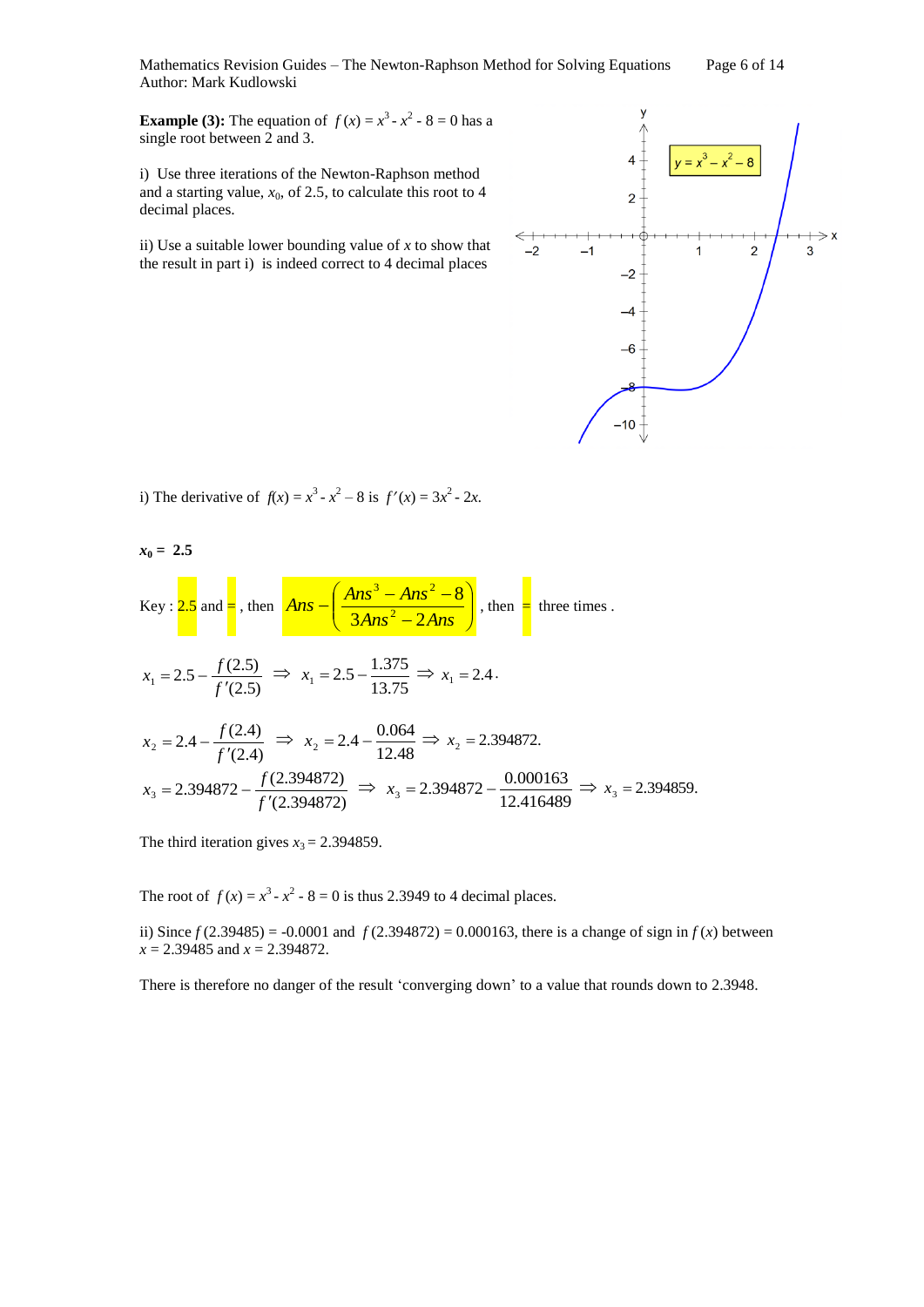Mathematics Revision Guides – The Newton-Raphson Method for Solving Equations Page 7 of 14 Author: Mark Kudlowski

### **When Newton-Raphson goes wrong.**

**Example (4):** The equation of  $f(x) = (x-1)^2(x-2) + 0.01 = 0$ has three roots. One root is close to 2, and the other two are close to 1.

i) Use the Newton-Raphson method with a starting value,  $x_0$ , of 2, to find the root close to 2. Continue iterating until the result is correct to 4 decimal places.

ii) Use the Newton-Raphson method with a starting value,  $x_0$ , of 0.8. Continue iterating until the result is correct to 4 decimal places.

iii) Repeat part ii) with  $x_0 = 1.2$ .

iv) What happens if we use a starting value of 0.996 ?

v) What happens if we use a starting value of 1 ? (Hint: work out  $f(1)$  and  $f'(1)$  separately.)

i) The expanded form of the same equation is  $f(x) = x^3 - 4x^2 + 5x - 1.99 = 0$ .

Differentiating,  $f'(x) = 3x^2 - 8x + 5$ .

$$
x_0 = 2
$$
  
Key :  $2$  and  $=$ , then  $Ans - \left(\frac{Ans^3 - 4Ans^2 + 5Ans - 1.99}{3Ans^2 - 8Ans + 5}\right)$ , then  $=$  as required

$$
x_1 = 2 - \frac{f(2)}{f'(2)} \implies x_1 = 2 - \frac{0.01}{1} \implies x_1 = 1.99.
$$

$$
x_2 = 1.99 - \frac{f(1.99)}{f'(1.99)} \implies x_2 = 1.99 - \frac{0.000199}{0.9603} \implies x_2 = 1.989793.
$$

The next iteration is  $x_3 = 1.989793$ .

One root of  $x^3 - 4x^2 + 5x - 1.99 = 0$  is  $x = 1.9898$  to 4 decimal places.

ii) 
$$
x_0 = 0.8
$$

Key: 
$$
0.8
$$
 and  $=$ , then  $Ans - \left(\frac{Ans^3 - 4Ans^2 + 5Ans - 1.99}{3Ans^2 - 8Ans + 5}\right)$ , then  $=$  as required

$$
x_1 = 0.8 - \frac{f(0.8)}{f'(0.8)} \implies x_1 = 0.8 - \frac{-0.038}{0.52} \implies x_1 = 0.873077
$$
.

$$
x_2 = 0.873077 - \frac{f(0.873077)}{f'(0.873077)} \implies x_2 = 0.873077 - \frac{-0.008154}{0.302175} \implies x_2 = 0.900062.
$$

Subsequent iterations are  $x_3 = 0.904351$ ,  $x_4 = 0.904460$ ,  $x_5 = 0.904460$ .

Another root of  $x^3 - 4x^2 + 5x - 1.99 = 0$  is  $x = 0.9045$  to 4 decimal places.

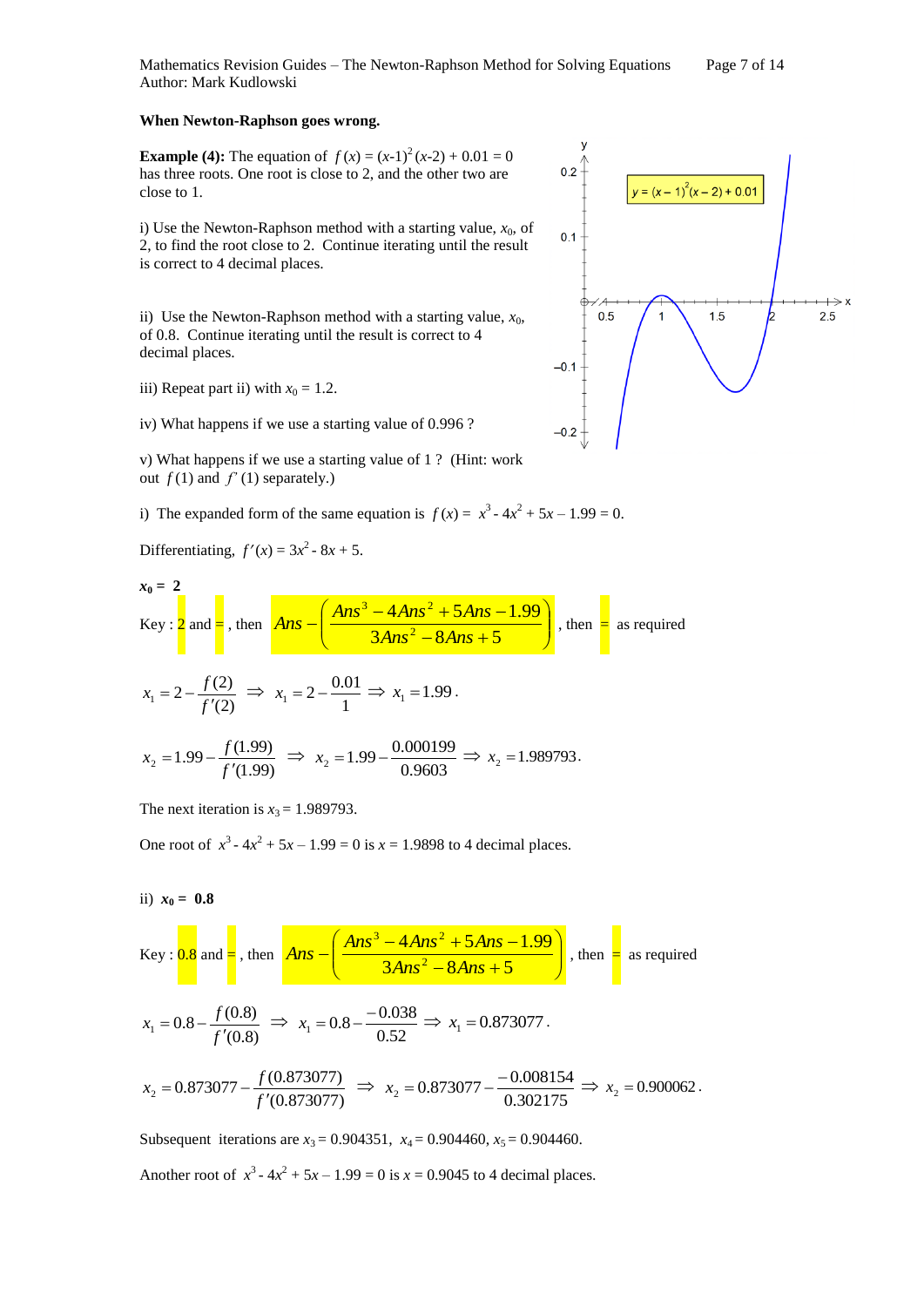$$
\text{Key: } \frac{1.2}{1.2} \text{ and } = \frac{1.2}{1.2} \text{ then } \frac{Ans - \left(\frac{Ans^3 - 4Ans^2 + 5Ans - 1.99}{3Ans^2 - 8Ans + 5}\right)}{3Ans^2 - 8Ans + 5}, \text{ then } = \text{ as required}
$$
\n
$$
x_1 = 1.2 - \frac{f(1.2)}{f'(1.2)} \implies x_1 = 1.2 - \frac{-0.022}{-0.28} \implies x_1 = 1.121429.
$$
\n
$$
x_2 = 1.121429 - \frac{f(1.121429)}{f'(1.121429)} \implies x_2 = 1.121429 - \frac{-0.002954}{-0.198622} \implies x_2 = 1.106554.
$$

Subsequent iterations are  $x_3 = 1.105750$ ,  $x_4 = 1.105747$ ,  $x_5 = 1.105747$ .

The third root of  $x^3 - 4x^2 + 5x - 1.99 = 0$  is  $x = 1.1057$  to 4 decimal places.

iv)  $x_0 = 0.996$ 

Key : 
$$
\frac{0.996}{0.996}
$$
 and  $=$ , then  $\frac{Ans - (\frac{Ans^3 - 4Ans^2 + 5Ans - 1.99}{3Ans^2 - 8Ans + 5})}{3Ans^2 - 8Ans + 5}$ , then  $=$  as required  
 $x_1 = 0.996 - \frac{f(0.996)}{f'(0.996)} \Rightarrow x_1 = 0.996 - \frac{-0.0099839}{-0.008048} \Rightarrow x_1 = -0.244549$ .  
 $x_2 = -0.244549 - \frac{f(-0.244549)}{f'(-0.244549)} \Rightarrow x_2 = -0.244549 - \frac{-3.466585}{7.135802} \Rightarrow x_2 = 0.241253$ .

Subsequent iterations are  $x_3 = 0.550231$ ,  $x_4 = 0.738278$ , ......  $x_9 = 0.904460$ .

The iteration appears to 'blow up' at the start, as the 'improved' estimate to the root at  $x_1$  is much further away from the true root than the first one of 0.996. The process *does* eventually converge to the true root, but takes rather a lot of iterations to get there.

v) 
$$
x_0 = 1
$$

If we use a starting value of  $x_0 = 1$ , we run into a problem.

$$
x_1 = 1 - \frac{f(1)}{f'(1)}
$$
  $\implies x_1 = 1 - \frac{0.01}{0}$ . Division by zero !

The iteration 'falls over' because  $f'(1) = 0$ , i.e. the function has a stationary point at  $x = 1$ .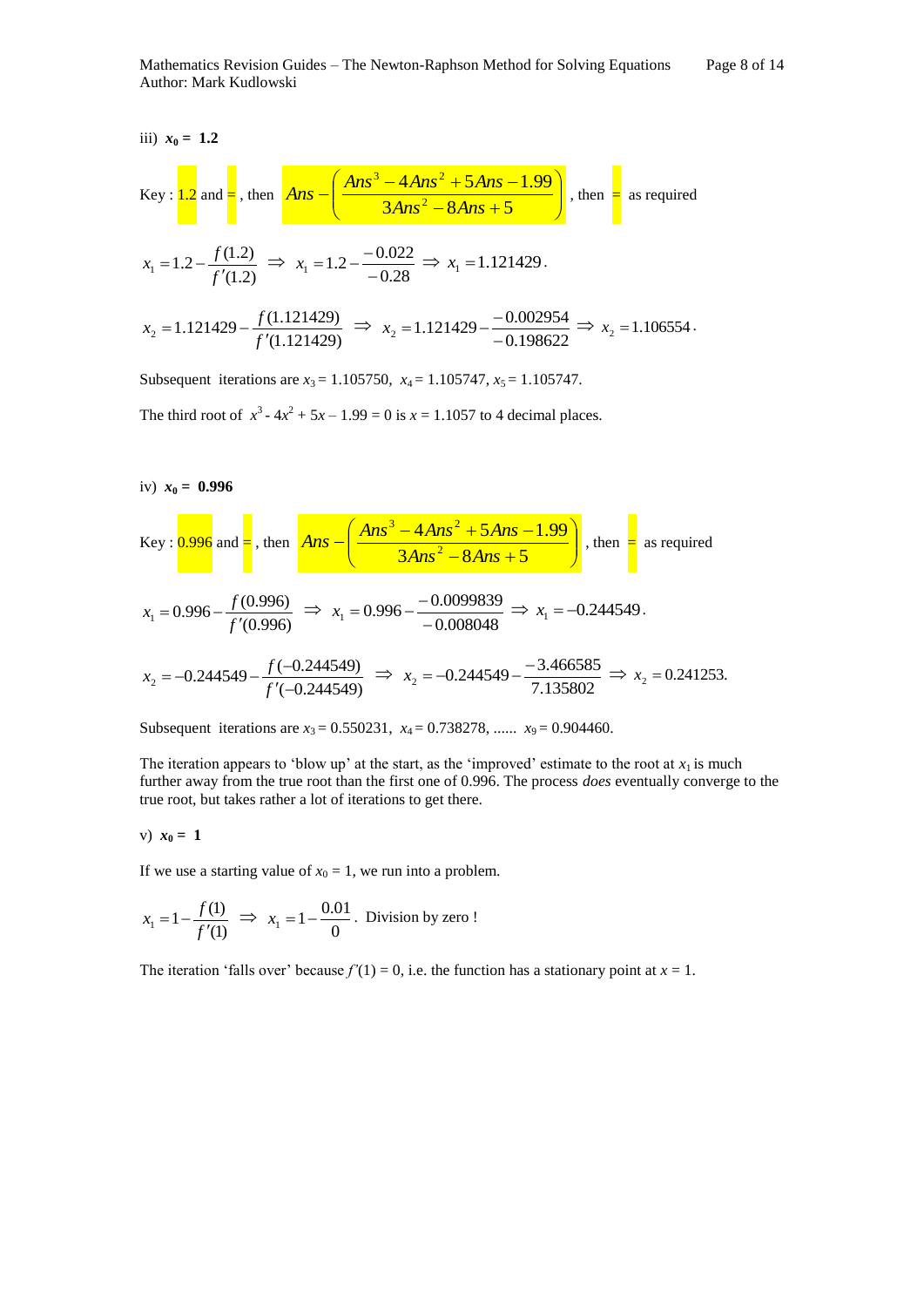Mathematics Revision Guides – The Newton-Raphson Method for Solving Equations Page 9 of 14 Author: Mark Kudlowski

The diagram on the right shows the result of the 'well-behaved' iteration in Example (4(ii)) with the starting value of 0.8.

Each tangent to the curve ends up meeting the *x-*axis at values closer to the root in each case.

The iterations converge to the root at 0.9045 throughout the process.

The diagrams below tell a different story when we choose an unsuitable value of  $x_0 = 0.996$  in part (iv).

Because the tangent to the curve where  $x = 0.996$  is almost horizontal, this tangent crosses the *x-*axis a long way from the root, and the process takes more steps than with the starting value of 0.8.



(The graph axes for the first iteration are on different scales from that for the subsequent ones).

The first graph shows how the 'improved' estimate for the root is far worse than the original, and the second one shows the 'recovery'.



The final diagram shows what happens if we choose a starting value which coincides with a turning point on the graph – here  $x_0 = 1$ .

The Newton-Raphson iteration 'falls over' with a 'division by zero' error .

The gradient of the tangent at the turning point is zero, so the tangent is now horizontal, i.e. parallel to the *x-*axis.

Since the tangent never intersects the *x-*axis, we cannot continue the iterative process and find any further estimates for the root.

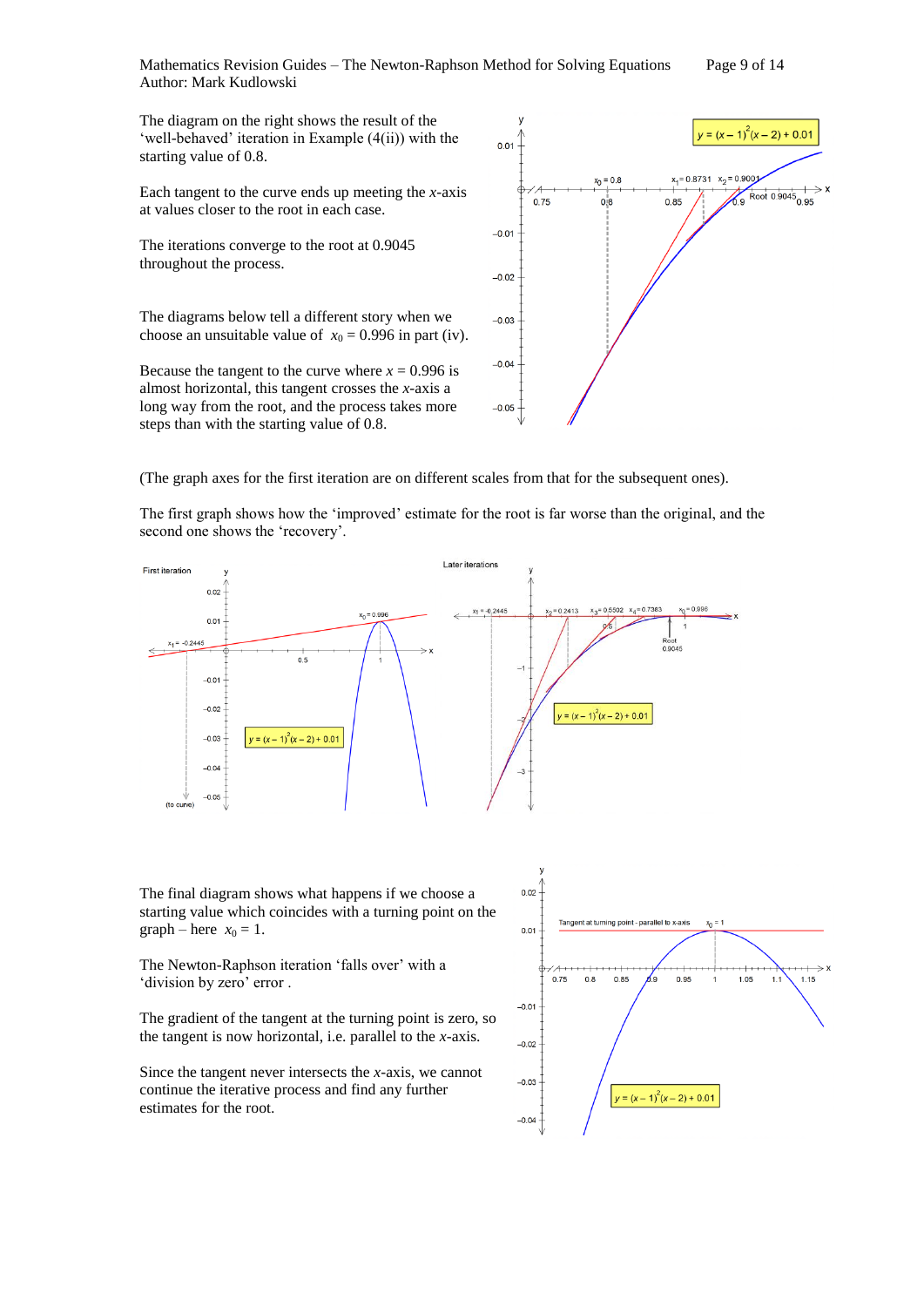Mathematics Revision Guides – The Newton-Raphson Method for Solving Equations Page 10 of 14 Author: Mark Kudlowski

**Example (5):** The equation of  $f(x) = 0.05 + e^{-x} \cos x = 0$  has a root close to 2. Starting with  $x_0 = 2$ , use the Newton-Raphson method to find this root to 4 decimal places. (Remember to work in radians !)



 $-0.01$ 

 $\rightarrow$ 

 $2.05$ 

convergence to the root.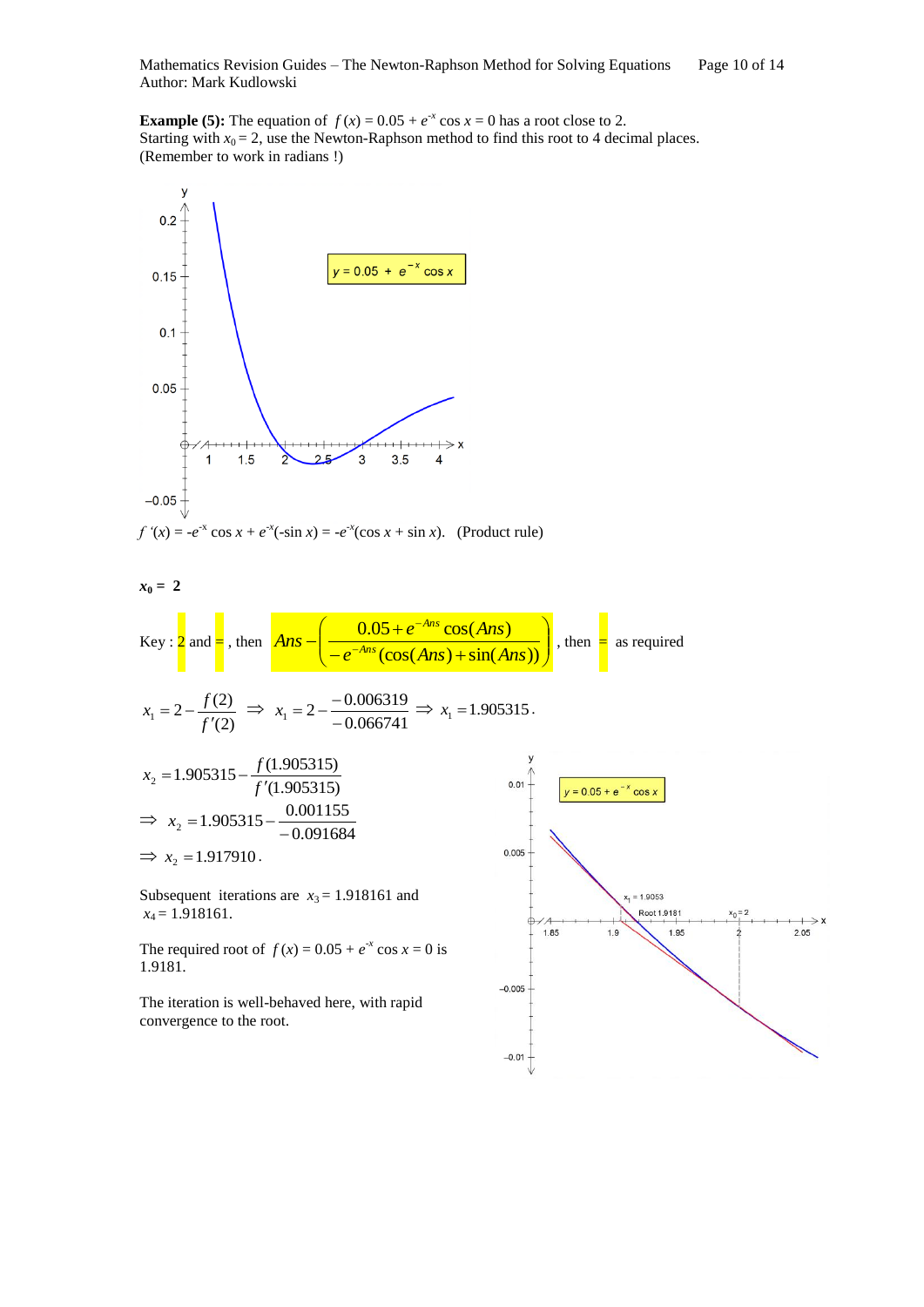**Example (5a):** Repeat Example (5), but with a starting value of  $x_0 = 2.5$ .

$$
f(x) = 0.05 + e^{-x} \cos x
$$
  
f'(x) = -e^{-x} \cos x + e^{-x}(-\sin x) = -e^{-x}(\cos x + \sin x). (Product rule)

 $x_0 = 2.5$ 

Key: 
$$
2.5
$$
 and  $\frac{1}{2}$ , then  $Ans - \left( \frac{0.05 + e^{-Ans} \cos(Ans)}{-e^{-Ans}(\cos(Ans) + \sin(Ans))} \right)$ , then as required  
 $x_1 = 2.5 - \frac{f(2.5)}{f'(2.5)} \implies x_1 = 2.5 - \frac{-0.015762}{0.016636} \implies x_1 = 3.447439$ .

(3.447439)  $f(3.447439)$ <br> $f'(3.447439)$  $x_2 = 3.447439 - \frac{f(3.447439)}{f'(3.447439)} \Rightarrow$ 0.039933  $x_2 = 3.447439 - \frac{0.019650}{0.030033} \Rightarrow$  $\times x_2 = 2.995367$ .

Subsequent iterations are  $x_3 = 2.983292$ ,  $x_4 = 2.983123$  and  $x_5 = 2.983123$ .

The iteration appears to diverge and then converge, but to a different root from the one in the question.

The starting value,  $x_0$ , namely 2.5, is on the 'wrong' side of the stationary point at

$$
x = \frac{3\pi}{4}
$$
, or  $x = 2.3562$ .

As a result, the 'improved ' estimate of  $x_1$ or 3.4474, diverges away from the required root in the opposite direction.

Convergence is restored with the next iteration, but the process ends up homing in on the *other* root of the equation, i.e.  $x = 2.9831$ .

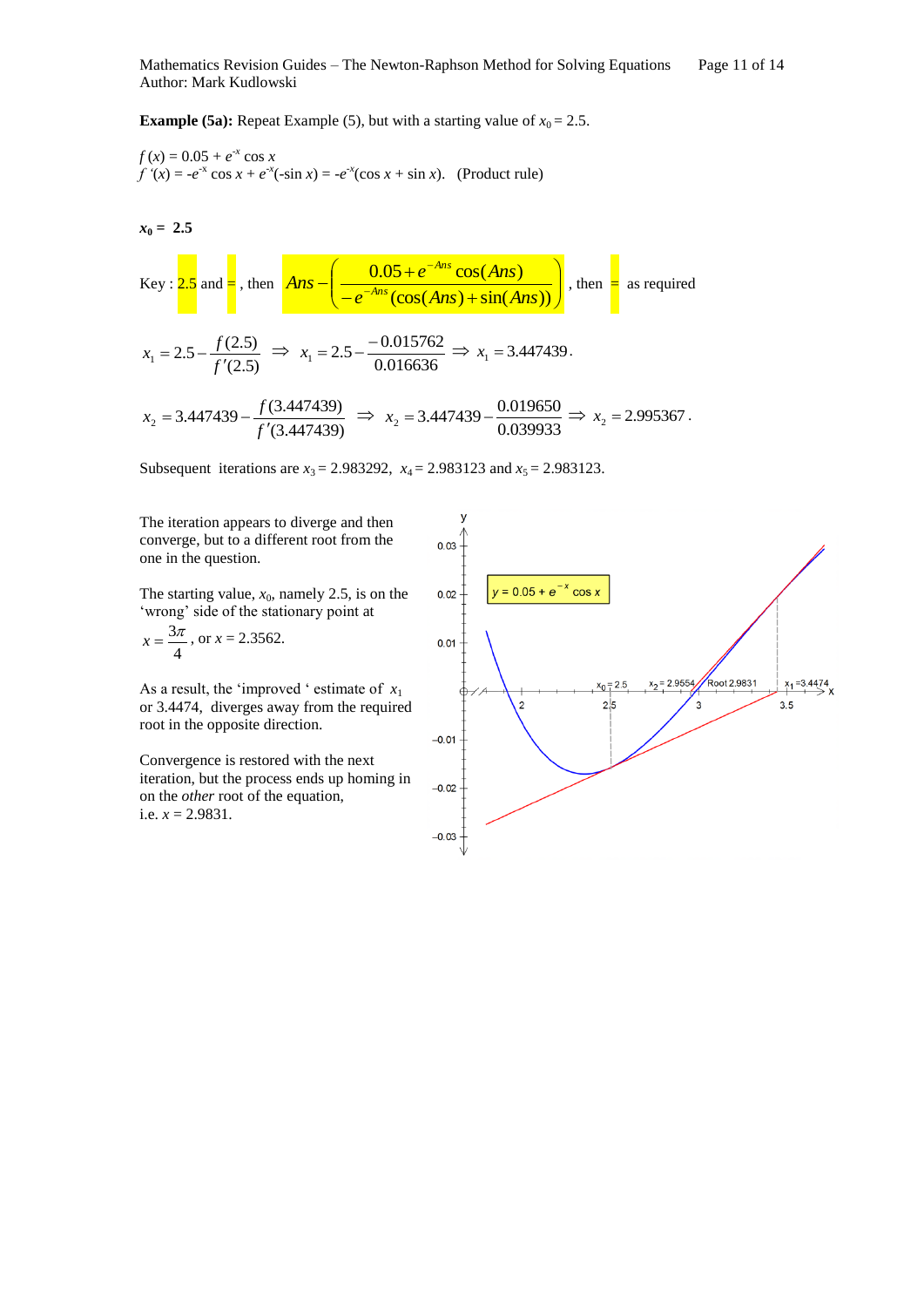Mathematics Revision Guides – The Newton-Raphson Method for Solving Equations Page 12 of 14 Author: Mark Kudlowski

**Example(6):** A function is defined as

$$
f(x) = x + \frac{1}{5 - 4x}, \ x \neq \frac{5}{4}.
$$

The equation  $f(x) = 0$  has a root between 1 and 2. Starting with  $x_0 = 1.5$ , use the Newton-Raphson method to find this root to 4 decimal places.

Rewrite the function as  $f(x) = x + (5 - 4x)^{-1}$ . The derivative is  $f'(x) = 1 + 4(5 - 4x)^{-2}$ . (Chain rule).



Key :  $1.5$  and  $=$ , then

ſ



$$
Ans - \left(\frac{Ans + (5 - 4Ans)^{-1}}{1 + 4(5 - 4Ans)^{-2}}\right), \text{ then } = \text{ as required}
$$

$$
x_1 = 1.5 - \frac{f(1.5)}{f'(1.5)} \implies x_1 = 1.5 - \frac{0.5}{5} \implies x_1 = 1.4.
$$

$$
x_2 = 1.4 - \frac{f(1.4)}{f'(1.4)} \implies x_2 = 1.4 - \frac{-0.026}{12.1} \implies x_2 = 1.4253.
$$

 $\lambda$ 

H

1

Subsequent iterations are  $x_3 = 1.425390$ ,  $x_4 = 1.425391$  and  $x_5 = 1.425391$ .



The iteration is well-behaved here, converging to the required root of  $f(x) = 0$ , namely 1.4254.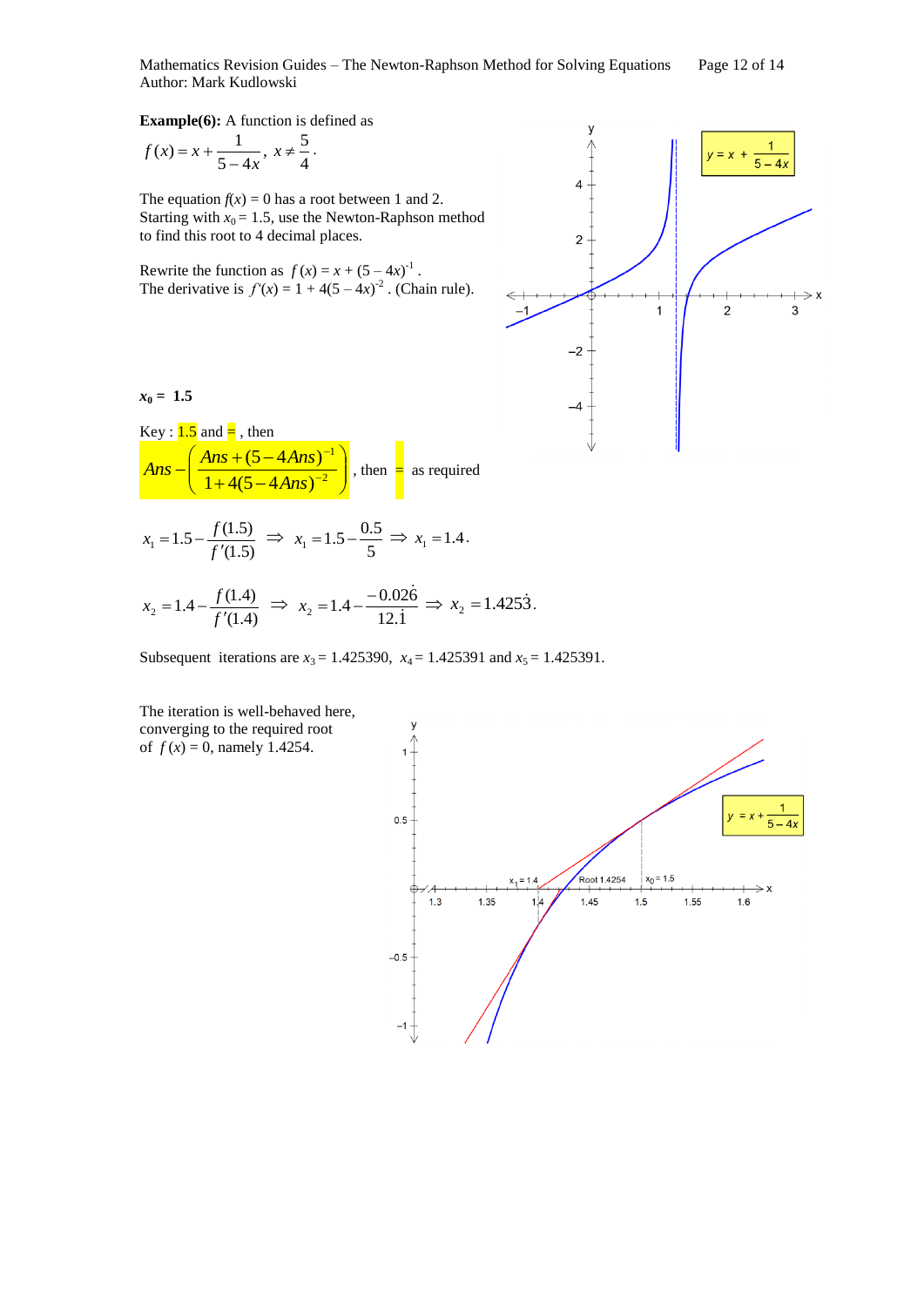**Example (6a):** Repeat Example (6), but with a starting value of  $x_0 = 2$ .

$$
f(x) = x + (5 - 4x)^{-1}, x \neq \frac{5}{4}.
$$
  

$$
f'(x) = 1 + 4(5 - 4x)^{-2}, x \neq \frac{5}{4}.
$$
 (Chain rule).

 $x_0 = 2$ 

$$
x_1 = 2 - \frac{f(2)}{f'(2)}
$$
  $\implies x_2 = 2 - \frac{1.\dot{6}}{1.\dot{4}} \implies x_1 = 0.\dot{8}4615\dot{3}.$ 

$$
x_2 = 0.\dot{8}4615\dot{3} - \frac{f(0.\dot{8}4615\dot{3})}{f'(0.\dot{8}4615\dot{3})} \Rightarrow x_2 = 0.\dot{8}4615\dot{3} - \frac{1.\dot{4}6520\dot{1}}{2.532880} \Rightarrow x_2 = 0.267681.
$$

Subsequent iterations are  $x_3 = -0.147851$ ,  $x_4 = -0.175327$ ,  $x_5 = -0.175391$  and  $x_6 = -0.175391$ .

Note the discontinuity in the graph here.

The first iteration ends up with  $x_1$  on the wrong side of the discontinuity, and therefore on the wrong 'limb' of the graph, and later iterations converge to the negative root of the equation.